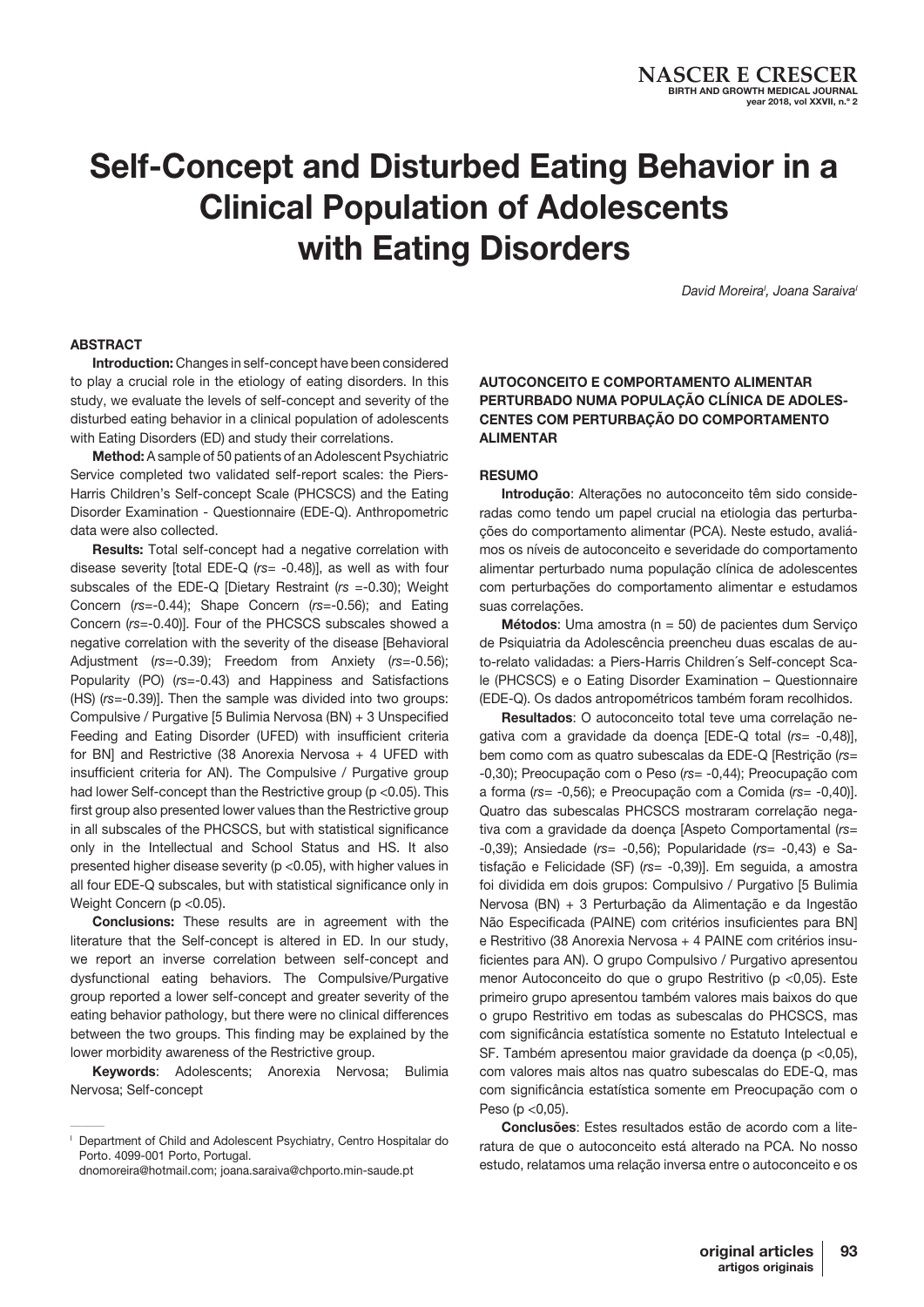comportamentos alimentares disfuncionais. O grupo Compulsivo/Purgativo relatou um autoconceito inferior e uma maior gravidade da patologia do comportamento alimentar, mas não houve diferenças clínicas entre os dois grupos. Esse achado pode ser explicado pela menor consciência mórbida do grupo Restritivo.

Palavras-chave: Adolescentes; anorexia nervosa; autoconceito; bulimia nervosa

> Nascer e Crescer – Birth and Growth Medical Journal 2018; 27(2): 93-7

#### INTRODUCTION

Self-concept refers to the image each one has of himself, his thoughts, feelings and characteristics of each one's identity. Self-concept gives subjectivity to experiences and influences the way people behave and interpret personal, interpersonal and social realities.<sup>1</sup> In this sense, the evaluation of self-concept is of particular importance in the understanding of the adolescent.

Eating disorders (ED), currently categorized in DSM-5 as Feeding and Eating Disorders (FED), include different but overlapping syndromes, characterized by abnormal eating behaviors and concerns with body image. These include Anorexia Nervosa (AN), Bulimia Nervosa (BN), Binge Eating Disorder and Unspecified Feeding or Eating Disorder (UFED), among others.2

Although many important differences have been identified between AN and BN, changes in self-concept have been considered to play a crucial role in the etiology in both disorders.<sup>3,4</sup> A low or negative self-concept assumes a central role in many etiological theories of eating disorders. Deficits in self-concept in these patients are considered central symptoms and necessary criteria for the diagnosis: "...undue influence of body weight and shape on self-evaluation...".2 In the field of ED, the concepts of selfesteem, ineffectiveness, and negative self-evaluation have been examined in a large number of cross-sectional studies.<sup>5</sup> Patients with AN and BN exhibit lower self-esteem or a more negative selfconcept than healthy control groups.3 One of the consequences of this sense of personal ineffectiveness and powerlessness is that the individual might attempt to gain some degree of personal power and control by rigid control of his eating behaviors.<sup>6</sup>

With this relation in mind, we hypothesize that adolescents in a more severe stage of the disease will have lower self-concept.

In this study we propose to characterize the self-concept and severity of the disease of a clinical population of adolescents with FED and study their correlations.

#### **METHODS**

#### Population under study

Adolescents who attend the Eating Disorders Inpatient and Outpatient Clinic at the Child and Adolescent Psychiatry Adolescent Service in Centro Hospital do Porto, aged between

12 and 18 years, were asked to participate in the study willingly. Inclusion criteria were a DSM-5 diagnosis of FED in any stage of disease, as necessary to attend this Eating Disorders Outpatient Clinic, other than Pica, Rumination Disorder, Avoidant/Restrictive Food Intake Disorder and Binge Eating Disorder. Patients were excluded if they had intellectual disability, however none of the adolescents recruited did so.

The data was collected through international self-report questionnaires: the Piers-Harris Children's Self-Concept Scale (PHCSCS) and the Eating Disorder Examination - Questionnaire (EDE-Q), both validated for the Portuguese population.7,8 In clinical or research context, self-evaluation scales are the most used techniques to evaluate self-concept.9 Anthropometric data were collected (weight and height with BMI and weight percentile calculation).

#### Scales used description

The Piers-Harris Children's Self-Concept Scale (PHCSCS) is a self-concept assessment tool. The scale consists of 60 items, in its short form version, which is divided into six factors: behavioral adjustment (BA), intellectual and school status (IS), physical appearance and attributes (PA), freedom from anxiety (AN), popularity (PO) and happiness and satisfactions (HS). A higher score on any subscale means a better self-concept.

The Eating Disorder Examination Questionnaire (EDE-Q) is the self-reported version of the Eating Disorders Examination Interview.<sup>10</sup> It consists of 33 items and contains 4 subscales: Dietary Restraint, Eating Concern, Weight Concern, and Shape Concern.<sup>11</sup> A higher value means greater severity of dysfunctional eating behavior and a value >4 means pathologic eating behavior.

The entire study was conducted between 2013 and 2016 and authorized by the Ethics Committee of Centro Hospitalar do Porto.

#### Data analysis

All subjects were included in the data set. Demographics were evaluated with descriptive statistics and inferential statistical analysis. Differences between groups and correlations were tested using non-parametric tests (Mann-Whitney test and Spearman test, respectively), due to the non-normal distribution of the sample. T-tests were used when the variable had a normal distribution. Results are presented in mean (standard deviation - SD). Differences were interpreted at the 5% significance level (2-tailed).

#### **RESULTS**

A total of 50 adolescents accepted to fill the questionnaires (1 male and 49 females), with a mean age 14.7 years (SD =  $1.8$ ). Age of disease onset was 13.3 years (+-1.7).

The sample was divided into two groups according with diagnostic characteristics: Restrictive type (38 Anorexia Nervosa (AN) + 4 UFED with insufficient criteria for AN) and Compulsive / Purgative type (5 Bulimia Nervosa (BN) + 3 Unspecified Feeding and Eating Disorder with insufficient criteria for BN).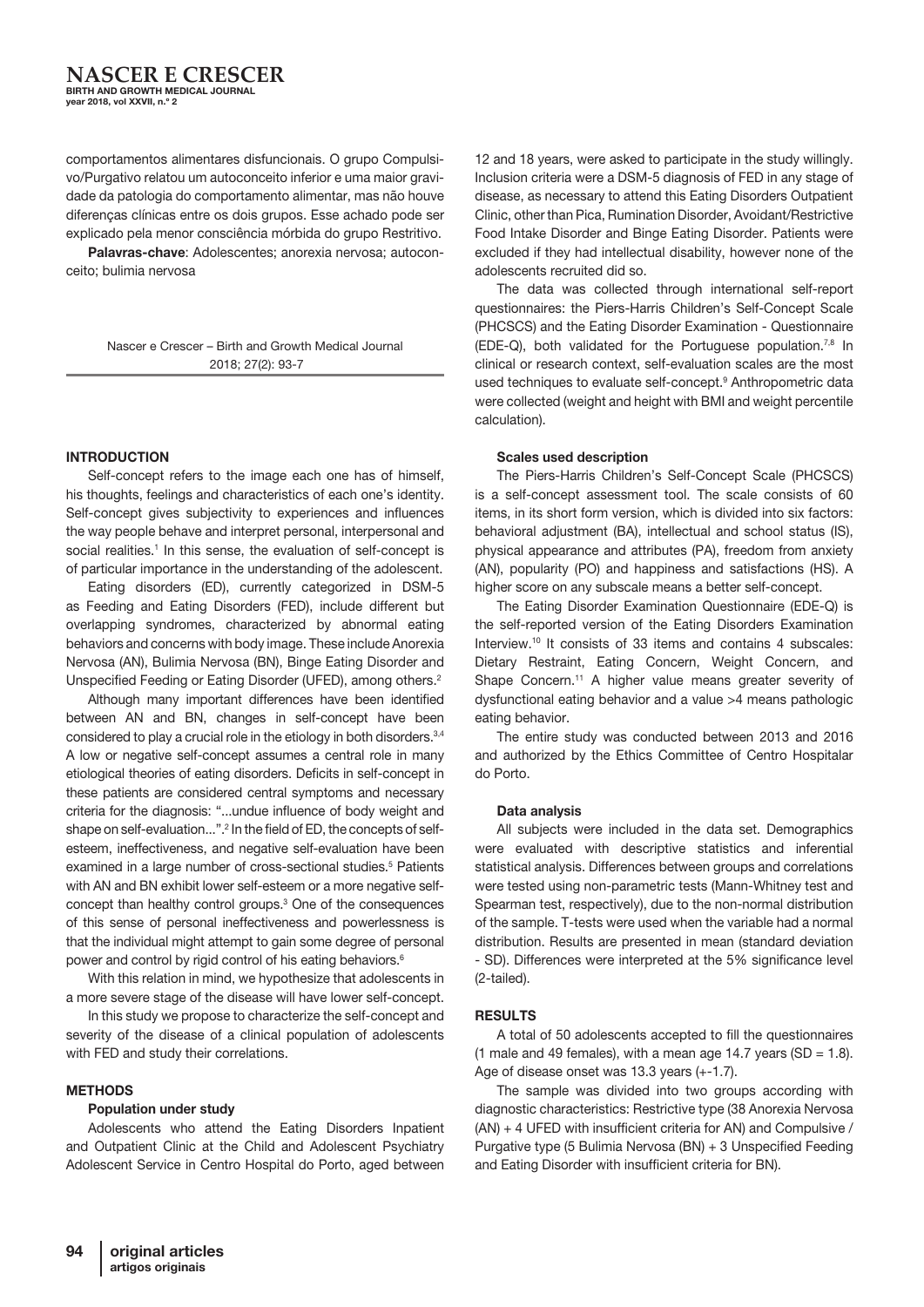These groups didn't differ in age or age of disease onset. Differences were found in BMI (t-test p<0.01) and weight percentile (Mann-Whitney p<0.01). Table 1 describes groups' characteristics.

The mean results for the utilized scales for both groups and the total sample are exposed on table 2 and table 3.

The Compulsive / Purgative group had lower Self-concept than the Restrictive group  $(p<0.05)$ . This first group also presented inferior results in relation to the Restrictive group in all subscales of the PHCSCS, but with statistical significance only in the Intellectual and School Status and HS.

The Compulsive/Purgative group presented higher disease severity (p<0.05), with higher values in all four EDE-Q subscales, but with statistical significance only in Weight Concern (p<0.05). The correlations values between scale values are exposed on table 4 and table 5.

Self-concept had a moderate negative correlation with disease severity (p<0.05). Four of the PHCSCS subscales (BA, AN, PO and HS) showed a negative correlation with the severity of the disease.

Self-concept had moderate negative correlation with EDE-Q all four subscales (p<0.01).

#### Table 1- Characterization of the groups

|                          | <b>Restritive</b> | <b>Compulsive/Purgative</b> |
|--------------------------|-------------------|-----------------------------|
| <b>Sex</b>               | 42 F              | 1 M / 7 F                   |
| Age                      | 14.64 (1.67)      | 15.00 (2.07)                |
| Age of onset of disease  | 13.26 (1.78)      | 13.62 (1.41)                |
| <b>BMI</b>               | 16.8(2.7)         | $22.4(3.2)$ **              |
| <b>Weight Percentile</b> | 17.7 (22.0)       | 64.9 (27.5)**               |

\*\* - Statistically difference between both groups (p<0.01)

| Table 2 - Total Piers-Harris Scale and its subscales mean values, |
|-------------------------------------------------------------------|
|-------------------------------------------------------------------|

| <b>Piers-Harris Scale</b>          | <b>Restritive</b> | <b>Compulsive/Purgative</b> | <b>Total</b> |
|------------------------------------|-------------------|-----------------------------|--------------|
| Behavioral adjustment              | 9.95(2.05)        | 8.88(2.90)                  | 9.78(2.20)   |
| Freedom from anxiety               | 2.43(1.63)        | 1.38(1.19)                  | 2.26(1.60)   |
| Intellectual and school status     | 8.98(2.30)        | $6.50(3.16)$ *              | 8.58(2.59)   |
| Popularity                         | 6.10(2.70)        | 4.38(2.56)                  | 5.82(2.73)   |
| Physical appearance and attributes | 2.98(1.79)        | 2.00(1.69)                  | 2.82(1.79)   |
| Happiness and satisfactions        | 4.83(2.15)        | $3.00(1.93)$ *              | 4.54(2.20)   |
| <b>TOTAL Self concept</b>          | 35.26 (8.23)      | 26.13 (10.49)*              | 33.80 (9.15) |

\* - Statistically difference between both groups (p<0.05)

| Table 3 - Total Eating Disorder Examination - Questionnaire and its subscales mean values |  |
|-------------------------------------------------------------------------------------------|--|
|-------------------------------------------------------------------------------------------|--|

| EDE-Q             | <b>Restritive</b> | <b>Compulsive/Purgative</b> | <b>Total</b> |
|-------------------|-------------------|-----------------------------|--------------|
| Dietary Restraint | 1.79(1.91)        | 2.68(2.08)                  | 1.95 (1.95)  |
| Weight Concern    | 2.15(1.87)        | $3.68(1.60)^{*}$            | 2.42(1.91)   |
| Shape Concern     | 2.69(2.03)        | 4.20 (1.64)                 | 2.96(2.03)   |
| Eating Concern    | 1.63(1.66)        | 2.73(1.44)                  | 1.82 (1.66)  |
| <b>TOTAL</b>      | 2.07(1.76)        | $3.32(1.59)^{*}$            | 2.28(1.78)   |

\* - Statistically difference between both groups (p<0.05)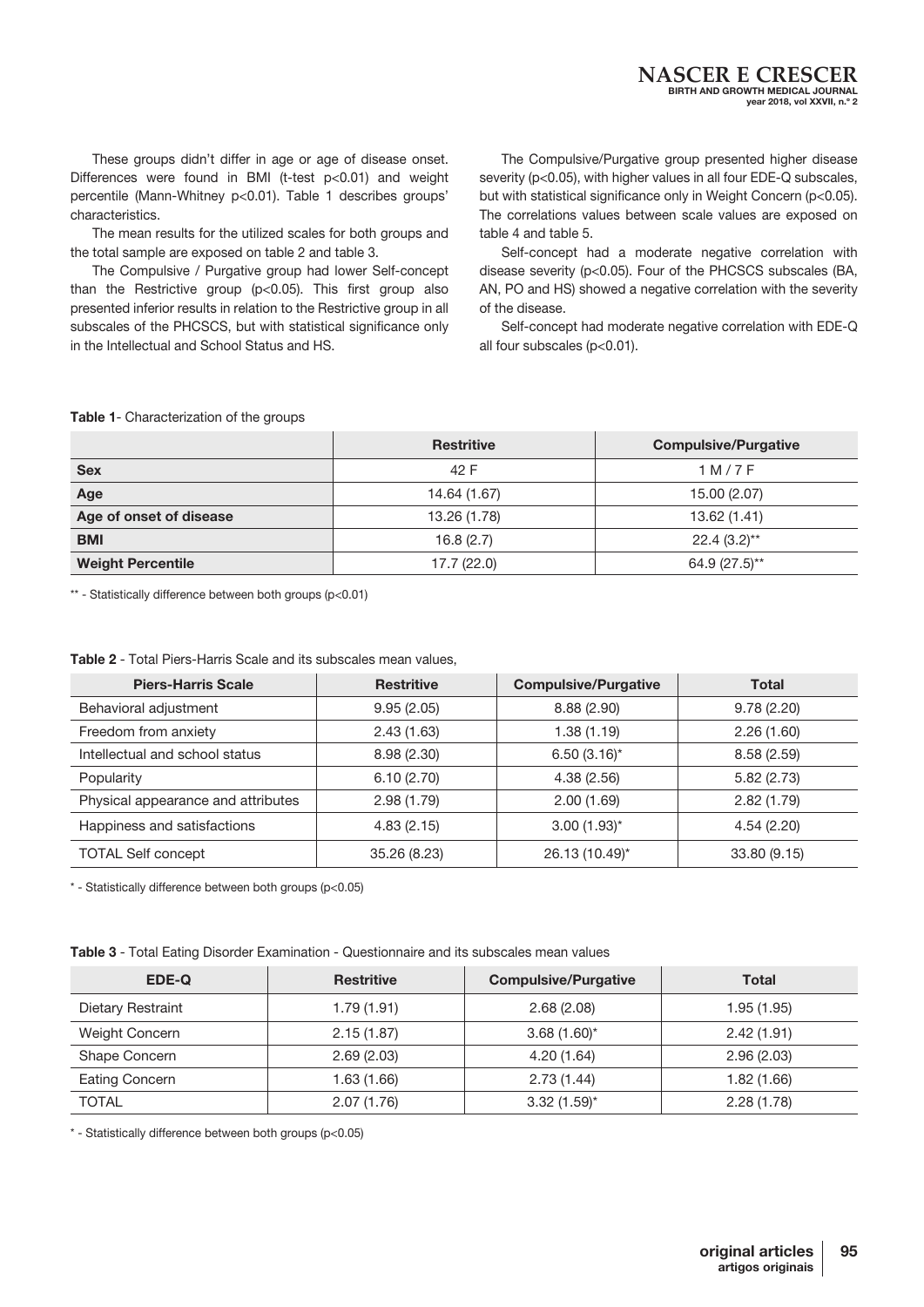#### **NASCER E CRESCER** BIRTH AND GROWTH MEDICAL JOURNAL year 2018, vol XXVII, n.º 2

### Table 4 - Total PHSCCS and its subscales mean values in correlation with EDE-Q total values

| <b>Piers-Harris Scale</b>          | <b>Correlation with EDE-Q total</b> |
|------------------------------------|-------------------------------------|
| Behavioral adjustment              | $-0.39*$                            |
| Freedom from anxiety               | $-0.56*$                            |
| Intellectual and school status     | $-0.20$                             |
| Popularity                         | $-0.43*$                            |
| Physical appearance and attributes | $-0.18$                             |
| Happiness and satisfactions        | $-0.39*$                            |
| <b>TOTAL Self-Concept</b>          | $-0.48*$                            |

\* - Statistically significance correlation (p<0.05)

\*\* - Statistically significance correlation (p<0.01)

#### Table 5 – Total EDE-Q and its subscales mean values in correlation with PHSCCS total

| EDE-Q                    | <b>Correlation with Self-Concept</b> |
|--------------------------|--------------------------------------|
| <b>Dietary Restraint</b> | $-0.30*$                             |
| Weight Concern           | $-0.44**$                            |
| Shape Concern            | $-0.56**$                            |
| <b>Eating Concern</b>    | $-0.40**$                            |
| <b>TOTAL</b>             | $-0.48**$                            |

\* - Statistically significance correlation (p<0.05)

\*\* - Statistically significance correlation (p<0.01)

#### **DISCUSSION**

There were two important findings in this study. First, there is a statistically significant association between levels of self-concept and dysfunctional eating behaviors. A low selfconcept may be at the origin of dysfunctional behaviors and these may be used as an illusory tool to increase it, creating a self-perpetuating pattern of pathologic eating behavior. Higher values of self-concept may be protective against the onset of eating disorders and promote a positive assessment of the body that will attenuate events that threaten body image.<sup>12</sup>

The fact that EDE-Q and all its subscales had a highly significant statistic relation with total self-concept confirms the pathological importance of eating behavior in the self-concept of these patients.

Second, self-concept can be low for different reasons in different eating disorders. When we compare the two groups: Restrictive and Compulsive/Purgative, we find higher values of total self-concept and Intellectual Status in the first group. As it is known, these young people with restrictive anorectic behavior tend to be perfectionistic and invest heavily in their studies, as these are a way of valuing themselves, therefore maintaining a high Intellectual status.13 The Compulsive/Purgative group shows lower levels of self-concept probably due to dissatisfaction with

their lower self-control ability and failure to achieve their goal of reducing weight. It is described that this group also has more mood variations (depression and low self-esteem are highly correlated), coinciding with the inferior result in the Satisfaction and Happiness subscale.14

The Restrictive group also had lower levels in the EDE-Q (less self-reported dysfunctional eating behaviors) that can be explained by a poor morbid awareness, disease negation, more egosynthonic symptoms and more difficulty identifying them as intrusive, and the need to please (reinforced by the questionnaires being self-report and of subjective and personal evaluation of their image and illness). Thus, this group appears to have less psychopathology than the Compulsive/Purgative, but this is not confirmed by clinical and anthropometric data. The Compulsive/Purgative group having higher Weight Concern can be explained by its higher BMI.

There are some limitations to our study, including absence of a healthy control group, a small sample of the Compulsive/ Purgative group and no objective evaluation of depressive symptoms, which interferes with self-concept, or other comorbilities other than clinical observation.